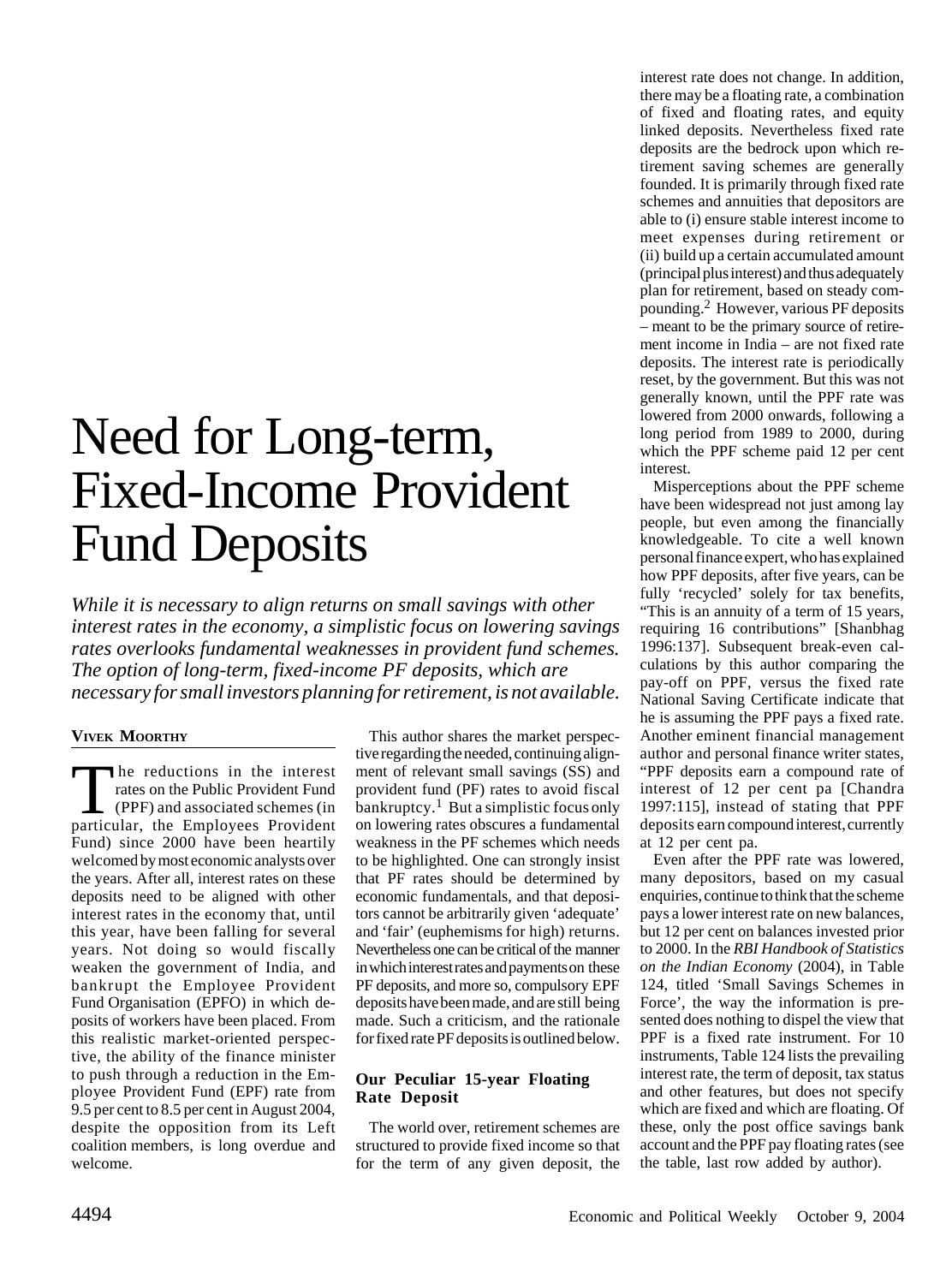The modifed table presented here adds relief bonds and other PF deposits to RBI's Table 124 and drops some instruments (those under Rs 1,000 crore). For PPF, the outstanding amount reported is a small amount (Rs 10,132 crore), only 2.5 per cent of the total reported small savings. However, this figure consists only of PPF deposits with post offices, whereas the bulk of PPF deposits is made with banks. A crude guesstimate of the amount outstanding in PPF deposits with banks would put it in the vicinity of Rs  $50,000$  crore.<sup>3</sup>

The corpus of EPFO investments and state PF schemes is large, as can be seen in the last two columns of the table (there are other PF schemes not included here, some of which are large, such as the General Provident Fund). More crucial, the PF schemes tend to have a large number of small depositors. With about 39.5 million subscribers and a corpus of Rs 71,838 crore as of March 2004, the average outstanding EPF balance was about Rs 18,200 crore. Combining all the EPFO investments, the average balance was about Rs 32,400 crore.<sup>4</sup> Indeed, most of those in medium-term (five years) fixed rate small savings schemes tend to be relatively high net worth individuals, while those in the longer-term floating rate EPF and similar schemes are relatively small savers, who have borne the brunt of administered interest rate cuts since 2000.

#### **Recent Committee Recommendations**

Several committees in recent years (R V Gupta Committee 1999, Y V Reddy Committee 2001 and Rakesh Mohan Committee 2004) have all advocated market benchmarking of SS and PF rates. The presentation of a wide range of relevant data and analysis of various policy

issues and choices in both the Reddy committee report [RBI 2001] and the recently released Rakesh Mohan report [RBI 2004] is wide-ranging and very thorough. Nevertheless the policy recommendations of the Reddy and Rakesh Mohan committees can be questioned in one dimension. Although they have recommended giving investors the option of choosing a fixed or floating rate at the time of entry for medium-term small savings deposits (five to seven years), for the critical PPF scheme the Reddy committee recommended continuing with the prevailing floating rate and tax exemptions.<sup>5</sup> The Rakesh Mohan committee has suggested a smoothening of the market benchmarking rate formula of the Reddy committee but otherwise continues with the floating rate and tax exemptions, pending the development of a social security system.<sup>6</sup>

The *Old Age Social and Income Security Report* (OASISR) (2000) had made a farreaching recommendation to introduce individual retirement accounts, with the option of investing in debt or equity schemes, using professional fund managers, convertible into annuities at retirement age. But in the section 'Reforms to Existing Provisions', the OASISR had recommended: pending the development of an annuities market, replacing the existing PPF scheme (PPF-1) with its suggested scheme PPF-2 for fresh contributions and delinking it from small savings. The proposed PPF-2 would function like a typical professionally managed, fully funded retirement account in which the rate of return "should be driven purely by the investment return obtained by fund managers" (p 41). However, a fund manager determined return by itself does not provide a scope for stable income for retirees, unlike longterm fixed rate PF and other small savings deposits.

The nature of the PPF scheme is critical since it is used as the benchmark for setting interest rates on other schemes, most notably the EPF scheme. The EPF has been facing a solvency problem, as is well known. New deposits into it earn about 6 per cent being invested in G-Secs, while interest to depositors has been accruing at the stipulated 9.5 per cent in the last two years. Hence the cut in the EPF rate to 8.5 per cent, announced in early August, has met with a favourable response from the financial press, just as the previous PPF and subsequent EPF rate cuts have over the years ('Provident Cut', editorial, *Business Standard*, August 11, 2004].

Opposition to the rate cuts have come mainly from unions. The secretary of the Centre of Indian Trade Unions recently wrote,

By seeking a higher rate of interest on EPF, the trade unions are not asking for any undue reward or favour; they only seek from the government an adequate rate of return to the members of the salaried class for the compulsory impounding of their hard earned savings [Vardarajan 2004].

However, a few market-oriented analysts have been in sync with unions on this issue. Two seasoned commentators Bhusnurmath (2001) and Tarapore (2003, 2004), while favouring market benchmarking in principle, have taken the position that these rate cuts have hurt small savers who depend on them for retirement income. These concerns and criticisms are valid, especially for EPF depositors, despite the generous withdrawal rules and tax exemptions, for two reasons (i) EPF deposits are compulsorily withheld, implying a greater obligation on the government to pay a 'fair' return compared to voluntary PPF deposits (ii) most salaried workers who have low incomes and put

| Table: Administered Interest Rate Schemes in Force |                                   |  |  |  |
|----------------------------------------------------|-----------------------------------|--|--|--|
|                                                    | (Amounts outstanding in Rs crore) |  |  |  |

| Scheme             | PO Savings | PO Time      | PO Recurring PO Monthly |        | National    | Indira        | Kisan         | Relief Bonds* | PPF      | EPF    | State PFs         |
|--------------------|------------|--------------|-------------------------|--------|-------------|---------------|---------------|---------------|----------|--------|-------------------|
|                    | Deposit    | Deposit      | Deposit                 | Income | Savings     | Vikas         | Vikas         |               |          |        |                   |
|                    |            |              |                         | Scheme | Certificate | Patra         | Patra         |               |          |        |                   |
|                    |            |              |                         |        | (NSO) VIII  | (IVP)         | (KVP)         |               |          |        |                   |
| Amount outstanding | 11.545     | 15.440       | 28.084                  | 80.915 | 44,524      | 6009          | 1.13.658      | 57.258        | 10.132   | 71.838 | 112.938           |
| Rate of interest   |            |              |                         |        |             |               |               |               |          |        |                   |
| (per cent)         | 3.5        | $6.25 - 7.5$ | 7.5                     | 8      | 8           | See RBI Table | 8.41          | $6 - 10$      | 8        | 9.5    | 8                 |
| Maturity period    | Ongoing    | $1-5$ yrs    | 5 yrs                   | 6 yrs  | 6 yrs       | 6 yrs         | $6 - 8yr$ 7mo | Varying       | $15$ yrs | -      |                   |
| Fix/float          | Floating   | Fixed        | Fixed                   | Fixed  | Fixed       | Fixed         | Fixed         | Fixed         | Floating |        | Floating Floating |

*Notes:* (1) Interest rates as of March 1, 2003 and amount outstandings as of end March 2003 for small savings.

(2) EPF outstanding as of March 2004. Total EPFO investment outstanding is Rs 1,28,036 crore.

(3) Information on tax status of principal and interest, TDS and withdrawal rules available from original sources.

(4) Only small saving schemes with amount outstanding in excess of Rs 1,000 crore have been included in this table.

*Sources: RBI Handbook of Statistics on Indian Economy, 2003-04*, Table 124, modified and expanded version; Relief Bonds data from RBI, 'Report on Government Transactions Relating to Individals', May 28, 2004, www.rbl.org.in; Data on state provident funds from RBI, *Handbook of State Government Finances, 2003-04*.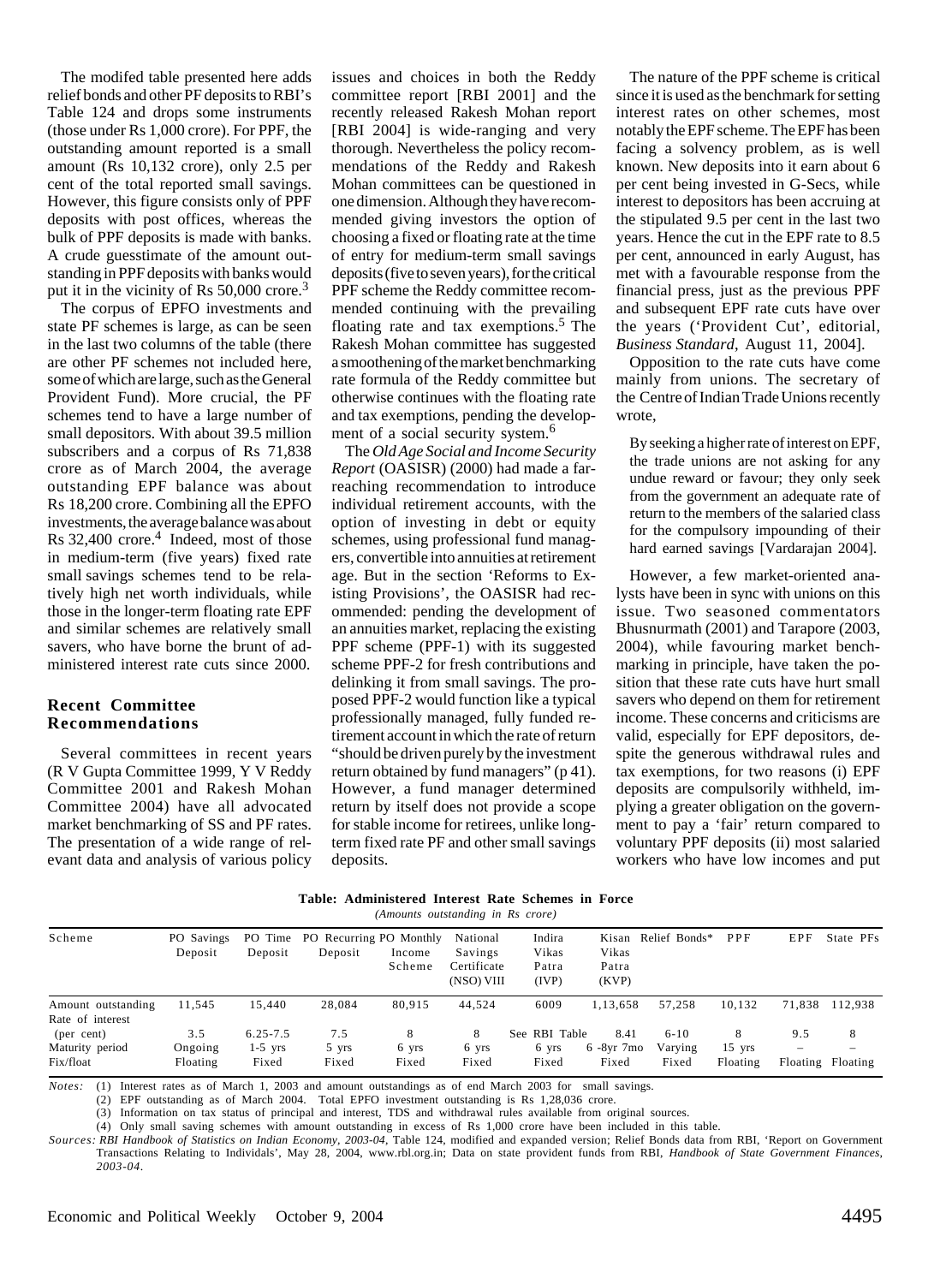small amounts into the EPF do not benefit adequately, if at all, from tax exemptions.<sup>7</sup>

## **Need for Fixed Rate PF Deposits**

However, neither the unions nor other critics of the interest rate cuts have criticised the government for the fundamental lacuna in the PF schemes: (a) the lack of clear information that the PPF is a floating rate scheme8 and (b) the lack of the option of long-term fixed rate PF deposits. Rollover risk will exist, but for the length of the deposit, interest rates can be guaranteed. Merely railing against interest rate cuts obscures both the underlying problem and potential solutions. The small saver lacks the option at present, barring payouts from some LIC schemes, to invest in a long-term (10 years or more) fixed rate deposit. The long-term retail bond market caters almost entirely to financial institutions and high net worth individuals.

I had argued along these lines in my recommendations to the Reddy committee. While much of my article was geared to discussing inflation versus market rate benchmarking of the PPF rate, I did stress the need for fixed rate PPF deposits.<sup>9</sup> That recommendation needs to be fine tuned by adding that PPF depositors be given the option of (i) fixed or floating rates, instead of it being imposed upon them (ii) periodic payment of interest, instead of only at maturity, after a certain age of depositor and/or during rollover of the deposit after a certain period (e g, 15 years), to meet ongoing expenses. Nevertheless, its relevant details are worth citing,

It is not fair to depositors to pay an interest rate subject to discretionary change on a largely illiquid (allowing for hardship withdrawals) deposit…The popularity of these variable rate schemes is probably due to their tax benefits…Under proviso (3) the formula based R(SSPF) should be locked in every year for new deposits…The administration of these schemes may need immediate revamping so that different interest rates on different deposits from different years can be paid...If it is not possible to implement proviso (3) immediately because the accounting and record keeping is not administratively feasible, the GoI should focus its efforts on revamping the administration of these schemes on an emergency basis so that it can be implemented as soon as possible [Moorthy 2001:3944].

In this context, Datar (2001) raised several objections to my article, some of which were valid, and warranted a reply.<sup>10</sup>

In short, the finance ministry should be moving in the direction of providing easily available long-term fixed rate deposits for small savers and retirees, with interest payable regularly or at maturity. Instead, its decision to introduce the 9 per cent Dada-Dadi bond creates an opportunity for those below the stipulated age floor to avail of such high returns by putting money in others names. Compensating for rate reductions by offering special high rate schemes and continuing with lucrative tax exemptions and/or rebates schemes will result in a continuing drain on the exchequer.

## **Notes**

[Acknowledgements are due to Niranjana Srinivasan for excellent research assistance and to Prasanna Chandra and Balasubramaniam for useful discussions.]

- 1 Ahluwalia (1999), Bhalla (1999) and others, including this author, had been suggesting PF rate cuts.
- 2 If the deposits are not indexed to inflation, they offer stable nominal interest income. As long as interest rates on these deposits correctly incorporate, on average, inflation expectations, real income is also protected.
- 3 The Rakesh Mohan report (reprinted as supplement to *RBI Bullettin*, August 2004) provides data on deposits, withdrawals and net deposits annually since 1990-91 in Annex 11. Adding the net deposits yields a cumulative Rs 9,677 for PO PPF deposits, close to the total reported outstanding of Rs 10,132 crore in Table 124. If roughly the same is held in PPF deposits with banks, adding the net deposits yields a cumulative amount of Rs 46,865 crore.
- 4 The total corpus of EPFO investments of Rs 1,28,036 crore comprises of EPF (Rs 71,838 crore) Employee Pension Scheme (Rs 52,293 crore) and the Employee Deposit-Linked Insurance Scheme (Rs 3,904 crore).
- 5 "Those who are completely risk averse may like to invest on all short- and medium-term instruments at a fixed rate at the time of entry, while risk neutral investors may join these schemes on a floating rate basis based on annual reset of rates. The committee felt that it would be difficult to take a view on interest rate on long-term savings like PPF. Therefore, the committee suggests that all investments in PPF would be on a floating rate basis (Part I, Section VI.2)". One might have thought this option should be given to long-term investors as well since risk averse investors may prefer fixed rates at longer horizons as well.
- 6 "The Committee, therefore, deliberated on the rationalisation of these schemes where investments are primarily motivated to obtain the benefits of Section 88 and Section 10 of the Income Tax Act. However, as the PPF is a longer-term savings scheme providing old age security, among others, to the unorganised sector workers, the committee considered it would be desirable to continue the scheme in its present form for some time" (p 18).
- 7 For a good exposition of the union view advocating a general subsidy to enable the EPFO to pay existing rates, along with useful data providing a breakdown of EPFO deposits by size, see Sridhar (2004).
- 8 The PPF Act (1968) states, "All subscriptions made under Section 4 shall bear interest at

such rates as may be notified by the central government in the official gazette from time to time, and the interest shall be calculated in such manner as may be specified in the scheme (p 2)". But it does not state whether the rate is fixed or floating.

- 9 Tarapore's position is more consistent and closer to that taken here. He points out, "Investors put their funds in PFs over a long period of time and to be paid interest on the outstanding balance the current rate on government securities is patently unfair.  $(2003)$ ". He suggests that the PF rate be linked to a 10-year moving average of the G-sec yield. Then he also states that a more equitable approach would be to "use a weighted average wherein weights are assigned to each year's principal and interest". However, he does not advocate the simpler solution of providing the option of a fixed rate to depositors.
- 10 First, Datar (2001) states, "It defies logic to call SS and PF rates as non-market. The difference between government borrowing through SS and PF and other sources is not market and non-market but between wholesale and retail markets" (p 4450). His wholesaleretail classificiation is valid, but I have used the term market and non-market, as in RBI parlance, to classify borrowing at the market rate (mostly the consolidated fund) versus borrowing at the administered rate (mostly the public accounts).

Second, regarding the tax exempt status of certain small savings schemes, he points to a factual inaccuracy in my paper. But as he himself pointed out, with non-applicability of TDS, these schemes become effectively tax free. Third, my recommended formula for a real rate does not have a term premium for longer deposits, as he points out. In trying to cover broad conceptual ground pertaining to the macroeconomics of interest rates, I lumped small savings and provident fund into one broad category SSPF, ignoring term premium and other differences in deposits. Fourth, I had made a conditional recommendation of making SSPF and other interest paying deposits tax free, along with removing all rebates, to avoid distortions in the financial system, partly arising from the joint impact of inflation and taxes on interest income (the after-tax Fisher effect). ...while any flat rate (i e, on all deposits) will avoid the complications... the only rate that ensures this easily is zero [2001:3944]". Whether jointly removing all rebates and making interest income tax free (a Faustian bargain) is revenue positive or negative, I did not attempt to ascertain. To recommend exempting interest income from taxes is not only unfair to salary income, as I had pointed out, but, in retrospect, also myopic. As computerisation brings more people into the tax net, the goal should be to reduce distortions by taxing all interest income with reasonable uniformity, not exempting it all.